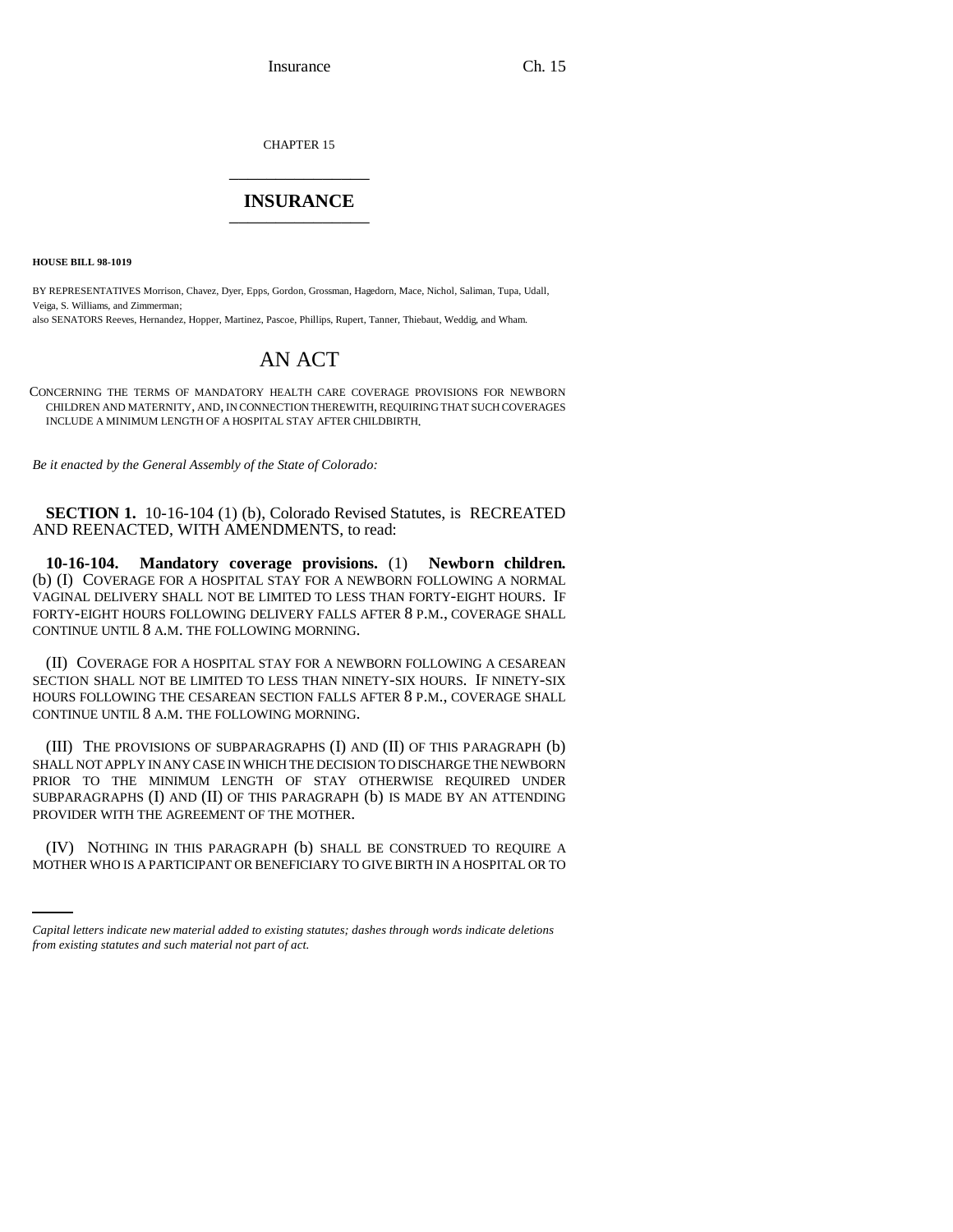## Ch. 15 Insurance

STAY IN THE HOSPITAL FOR A FIXED PERIOD OF TIME AFTER THE BIRTH OF HER CHILD.

(V) NOTHING IN THIS PARAGRAPH (b) SHALL BE CONSTRUED AS PREVENTING A CARRIER FROM IMPOSING DEDUCTIBLES, COINSURANCE, OR OTHER COST-SHARING IN RELATION TO BENEFITS FOR HOSPITAL LENGTHS OF STAY IN CONNECTION WITH CHILDBIRTH FOR A MOTHER OR NEWBORN CHILD UNDER THE PLAN; EXCEPT THAT SUCH COINSURANCE OR OTHER COST-SHARING FOR ANY PORTION OF A PERIOD WITHIN A HOSPITAL LENGTH OF STAY REQUIRED UNDER SUBPARAGRAPHS (I) AND (II) OF THIS PARAGRAPH (b) MAY NOT BE GREATER THAN SUCH COINSURANCE OR COST-SHARING FOR ANY OTHER SICKNESS, INJURY, DISEASE, OR CONDITION THAT IS OTHERWISE COVERED UNDER THE POLICY OR CONTRACT.

**SECTION 2.** 10-16-104 (3) (a), Colorado Revised Statutes, is amended to read:

**10-16-104. Mandatory coverage provisions.** (3) **Maternity coverage.** (a) (I) All group sickness and accident insurance policies providing coverage within the state and issued to an employer by an entity subject to the provisions of part 2 of this article and all group health service contracts issued by an entity subject to the provisions of part 3 or 4 of this article and issued to an employer shall insure against the expense of normal pregnancy and childbirth or provide coverage for maternity care therefor in the same manner as any other sickness, injury, disease, or condition is otherwise covered under the policy or contract. However, in the event that an employer changes health insurance carriers, Policies or contracts the new carrier, policy, or contract shall not exclude coverage for normal pregnancy and delivery expenses on the grounds that pregnancy was a preexisting condition. if:

(I) The pregnant person was covered under the employer's former policy or contract; and

(II) Coverage under the new carrier, policy, or contract came into effect within ninety days of termination or lapse of the former policy or contract.

(II) COVERAGE FOR A HOSPITAL STAY FOLLOWING A NORMAL VAGINAL DELIVERY SHALL NOT BE LIMITED TO LESS THAN FORTY-EIGHT HOURS. IF FORTY-EIGHT HOURS FOLLOWING DELIVERY FALLS AFTER 8 P.M., COVERAGE SHALL CONTINUE UNTIL 8 A.M. THE FOLLOWING MORNING.

(III) COVERAGE FOR A HOSPITAL STAY FOLLOWING A CESAREAN SECTION SHALL NOT BE LIMITED TO LESS THAN NINETY-SIX HOURS. IF NINETY-SIX HOURS FOLLOWING THE CESAREAN SECTION FALLS AFTER 8 P.M., COVERAGE SHALL CONTINUE UNTIL 8 A.M. THE FOLLOWING MORNING.

(IV) THE PROVISIONS OF SUBPARAGRAPHS (II) AND (III) OF THIS PARAGRAPH (a) SHALL NOT APPLY IN ANY CASE IN WHICH THE DECISION TO DISCHARGE PRIOR TO THE MINIMUM LENGTH OF STAY OTHERWISE REQUIRED UNDER SUBPARAGRAPHS (II) AND (III) OF THIS PARAGRAPH (a) IS MADE BY AN ATTENDING PROVIDER WITH THE AGREEMENT OF THE MOTHER.

(V) NOTHING IN THIS PARAGRAPH (a) SHALL BE CONSTRUED TO REQUIRE A MOTHER WHO IS A PARTICIPANT OR BENEFICIARY TO GIVE BIRTH IN A HOSPITAL OR TO STAY IN THE HOSPITAL FOR A FIXED PERIOD OF TIME AFTER THE BIRTH OF HER CHILD.